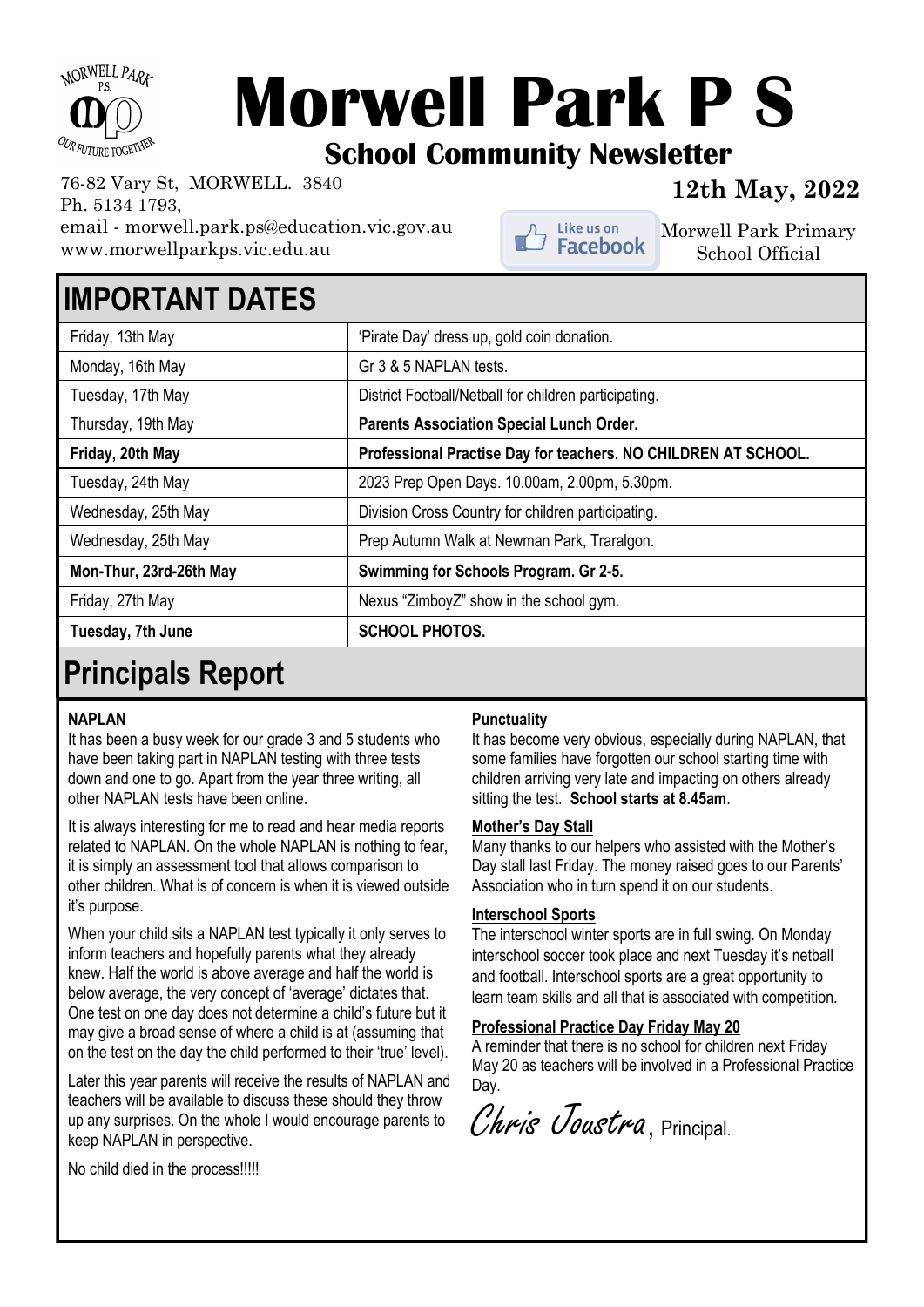

science that has the greatest chance of clinical success to improve childhood cancer treatments. The Kids' Cancer Project's mission is to see a one hundred per cent survival rate



**JUMP ABOARD WITH US THIS PIRATE DAY AND RAISE MONEY FOR KIDS BRAIN CANCER RESEARCH.** 

for children with cancer while eradicating the harmful impacts treatment can bring.